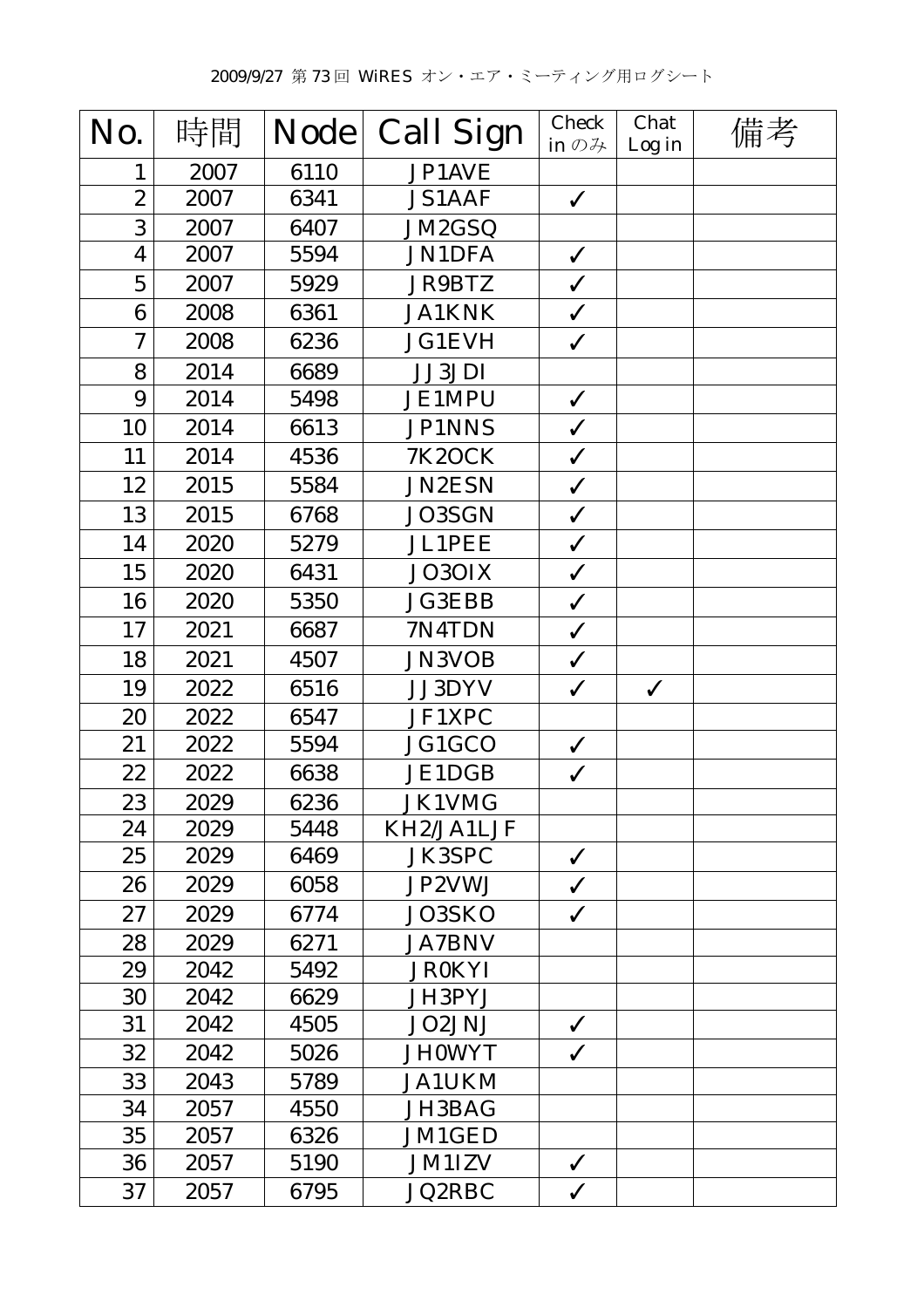| 38 | 2057 | 5214 | JK2PLQ        | $\checkmark$ |              |  |
|----|------|------|---------------|--------------|--------------|--|
| 39 | 2057 | 6271 | JJ7XMC        |              |              |  |
| 40 | 2058 | 6114 | JE1MQF        |              |              |  |
| 41 | 2058 | 5837 | JL1QXE        | $\checkmark$ |              |  |
| 42 | 2058 | 5478 | JP1KJD        | $\checkmark$ |              |  |
| 43 | 2104 | 5475 | JJ1FZI        | $\checkmark$ | $\checkmark$ |  |
| 44 | 2115 | 6369 | <b>JJ0OBU</b> | $\checkmark$ |              |  |
| 45 | 2115 | 5577 | <b>JA2PIT</b> |              |              |  |
| 46 | 2115 | 5921 | <b>JE9HXD</b> | $\checkmark$ |              |  |
| 47 | 2115 | 6155 | JR1BPO        | $\checkmark$ |              |  |
| 48 | 2115 | 5041 | 7K3KMV        | $\checkmark$ |              |  |
| 49 | 2115 | 6186 | JH7JMW        |              |              |  |
| 50 | 2116 | 5456 | JQ2SZC        | $\checkmark$ | $\checkmark$ |  |
| 51 | 2116 | 5456 | JQ2SZD        | $\checkmark$ | $\checkmark$ |  |
| 52 | 2116 | 5971 | JI1FPY        | $\checkmark$ | $\checkmark$ |  |
| 53 | 2130 | 5562 | <b>JE3MXU</b> |              |              |  |
| 54 | 2130 | 5478 | JP1KJI        | $\checkmark$ |              |  |
| 55 | 2130 | 5488 | JF2OWN        |              |              |  |
| 56 | 2130 | 6284 | JJ2MMH        |              |              |  |
| 57 | 2130 | 5742 | <b>JN7PKC</b> | $\checkmark$ |              |  |
| 58 | 2130 | 6384 | JL3BHQ        | $\checkmark$ |              |  |
| 59 | 2131 | 6421 | JF1CNR        |              |              |  |
| 60 | 2131 | 6231 | <b>JJ0KYS</b> | $\checkmark$ | $\checkmark$ |  |
| 61 | 2139 | 5550 | <b>JL1SGT</b> | $\checkmark$ |              |  |
| 62 | 2150 | 5889 | <b>JL1CTA</b> | $\checkmark$ |              |  |
| 63 | 2150 | 5736 | <b>JK7OSL</b> | $\checkmark$ |              |  |
| 64 | 2150 | 5795 | JJ2RON        | $\checkmark$ |              |  |
| 65 | 2150 | 5795 | <b>JR2FTO</b> | $\checkmark$ |              |  |
| 66 | 2150 | 5979 | <b>JA2OKX</b> | $\checkmark$ |              |  |
| 67 | 2150 | 6034 | JJ3ANM        | $\checkmark$ |              |  |
| 68 | 2150 | 5008 | <b>JROLME</b> |              |              |  |
| 69 | 2151 | 5015 | <b>JI0TWA</b> |              |              |  |
| 70 | 2151 | 6661 | <b>JF1TSV</b> | $\checkmark$ |              |  |
| 71 | 2153 | 6656 | <b>JR2DMY</b> | $\checkmark$ | $\checkmark$ |  |
| 72 | 2156 | 5055 | <b>JS1CYI</b> | $\checkmark$ |              |  |
| 73 | 2158 | 5486 | <b>JF3UPE</b> | $\checkmark$ |              |  |
| 74 | 2158 | 6654 | JO3PVR        | $\checkmark$ |              |  |
| 75 | 2158 | 6491 | JO2AXB        | $\checkmark$ |              |  |
| 76 | 2159 | 6315 | <b>JR7DZI</b> |              |              |  |